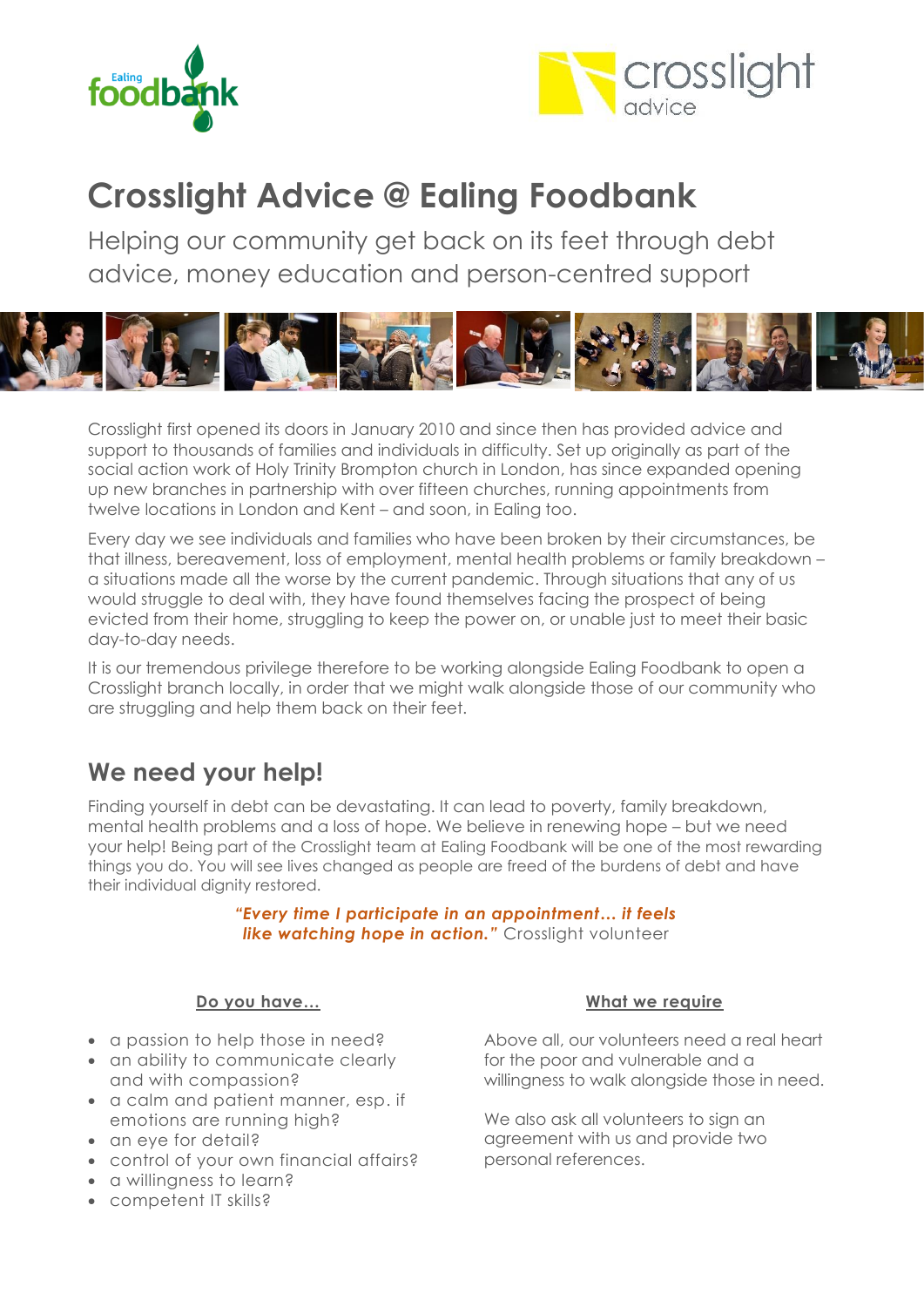A debt adviser is the mainstay of our work and although it requires a reasonable commitment, you will play a part in transforming lives. Debt Advice is a regulated activity and advisers have to meet certain minimum training standards. You will also be supported in your role by an experienced mentor. But you never stop learning, and we will help you gain more knowledge as you become more experienced. As an Adviser you will meet with clients, either face-to-face or on the phone. You will work with clients to untangle and understand their financial situation, help build a financial statement, and advise them on the actions they should take. But you will also support them pastorally and help them as they seek to deal with the underlying causes of their current problems. Duties include:

- Undertaking an initial assessment of each client's needs and situation
- Help produce a detailed, accurate Financial Statement
- Advise clients how to maximise their income, including identifying and explaining additional benefits they may be entitled to claim
- Assist the client by explaining simple budgeting strategies to help them manage their money more effectively
- Advise clients with rent arrears how to safeguard their home
- Advise clients on their options for dealing with their debts, including helping them formulate and implement simple action plans
- Assist client in speaking with third parties to implement an agreed strategy

#### **Required Training**

- •Complete the equivilent of 4 days of training over several months
- •A commitment to ongoing training in order to gain more technical skills

#### **Your commitment**

•Ideally, we ask for a minimum commitment of two hours a week, although we would be particularly intereted if you are able to commit more than this, especially daytime

When appointments are face-to-face, hosts are there to greet clients and to provide a warm and reassuring welcome. Hosts can also sit with clients during an appointment to provide pastoral support. They might also provide admin support including note taking, data entry and scanning.



Budget coaches run our budgeting workshops and training and/or work with individual clients to teach the tips and techniques for clients to create their own budgets, and to make the most of the finances that are available to them.

#### **Required Training**

•Attend an internal workshop and online course as well as take part in a live Money Course

#### **Your commitment**

- •Commitment ranges from leading a Money Course (usually over 4 sessions) to supporting individuals one-onone (usually over 3 sessions)
- •Timings vary throughout the year